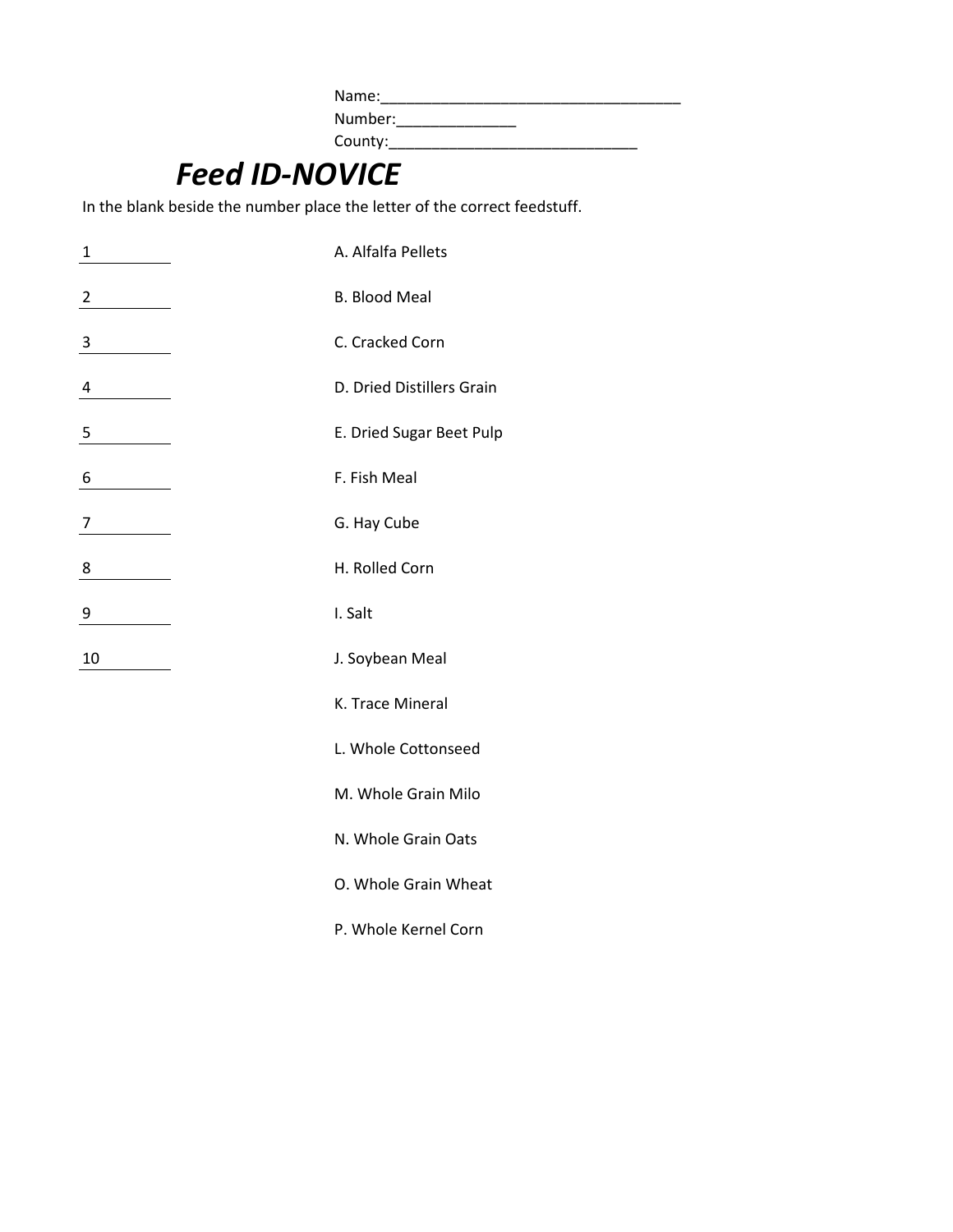Name:\_\_\_\_\_\_\_\_\_\_\_\_\_\_\_\_\_\_\_\_\_\_\_\_\_\_\_\_\_\_\_\_\_\_\_ Number:\_\_\_\_\_\_\_\_\_\_\_\_\_\_ *Breed ID-NOVICE* County:\_\_\_\_\_\_\_\_\_\_\_\_\_\_\_\_\_\_\_\_\_\_\_\_\_\_\_\_\_ In the blank beside the number place the letter of the correct breed. 1 *Cattle Breeds:* 2 A. Angus F. Gelbvieh K. Santa Gertrudis 3 and B. Brahman G. Hereford L. Shorthorn 4 C. Brangus H. Limousin M. Simmental 5 **D. Charolais** I. Maine Anjou 6 E. Chianina J. Polled Hereford 7 8 *Sheep Breeds:* 9 N. Cheviot S. Hampshire X. Suffolk 10 O. Columbia T. Merino 11 P. Dorper U. Rambouillet 12 Q. Dorset V. Romney 13 R. Finnsheep W. Southdown 14 15 *Swine Breeds:* 16 Y. Berkshire dd. Landrace 17 Z. Chester White ee. Pietrain 18 aa. Duroc ff. Poland China 19 bb. Hampshire gg. Spotted 20 cc. Hereford hh. Yorkshire

## *Goat Breeds:*

| ii. Angora | LL. Lamancha |
|------------|--------------|
| ii. Boer   | mm. Nubian   |
| kk. Kiko   | nn. Pygmy    |